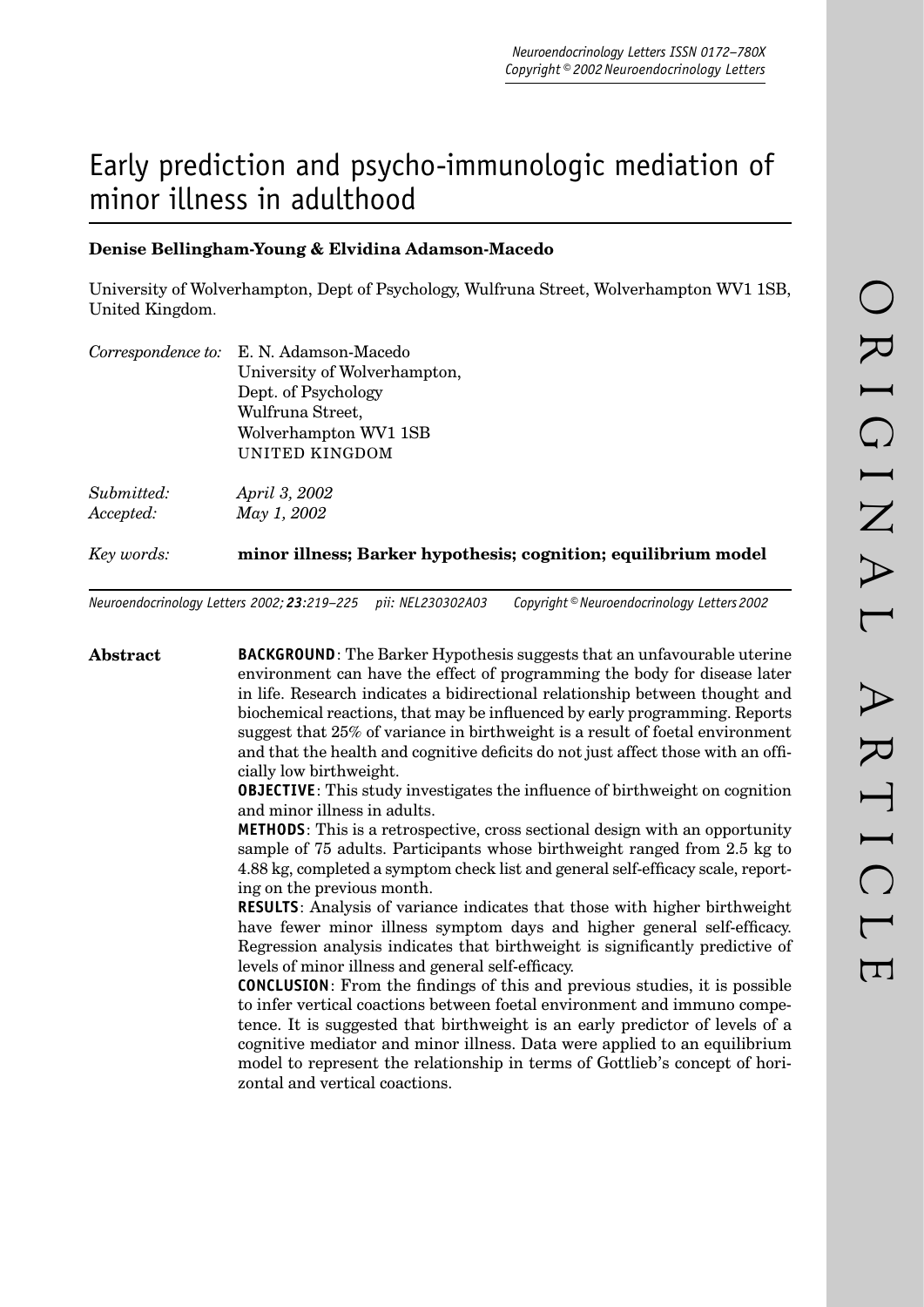#### **Introduction**

#### **Psychoneuroimmunology**

Psychoneuroimmunology (PNI) investigates interactions between neural and neuroendocrine systems, psychological function and immunity [1]. The immune system works in two ways. Humoural immunity is most effective in dealing with pathogens that are still outside the body's cells. Here antibodies are secreted that bind to pathogens rendering them inactive. With cell-mediated immunity, immune cells destroy the pathogen along with the host cell it has invaded. This is most effective in dealing with pathogens that have entered the body, such as virus and bacterial infections [2].

The immune system can fail in one of two ways. First, it may not be vigilant and allow pathogens to enter the body, or it could be over vigilant, so that the immune system itself is causing illness as in autoimmune disease. Secondly, it can become unbalanced; when one branch of immune function is operating, cytokines are produced that inhibits the alternative branch. When operating normally, a person will fluctuate between the functions over a 24 hour period. However, stress and other psychological attributes such as cognition and emotion can influence the balance.

Stress for example can cause an increase in T-helper2 cells [3]. The presence of T-helper2 cells indicates an increase in humoural immunity and associated decline in cell-mediated immunity [1]. Short term stressors have the effect of promoting antibody production in saliva (SIgA) whilst long term stressors depress it [4].

Likewise, a small increase in stress in normal circumstances results in increases in catecholamines and enhanced performance, whereas in already stressful conditions, increased catecholamine production results in deterioration of mental function and dysfunctional behaviour. One of the functions of catecholamine secretion in the "fight-or-flight" response to stress is to increase heart rate, reduce blood flow to major organs and make blood more prone to clotting thus reducing danger of heavy bleeding in case of injury. At the same time however, this increases the risk of arterial obstruction, hypertension and myocardial infarction. In response to physical threat, catecholamines provide an efficient mechanism for survival should the organism need to fight or flee. However, in modern society, threat is more likely to be of a social or mental nature rather than physical [5].

Secretion of catecholamines is regulated by the influence of the cortex on the hypothalamus in the central nervous system. Research indicates that certain variables predict responses to stimuli and have a buffering effect on cardiovascular, endocrine and immune function. These variables include coping, optimism [6] and self-efficacy [7], which have been experimentally linked to a number of biochemical changes in stress

situations. Interactions influencing levels of health and minor illness are many and complex, and it is possible that predictors are a result of early life coactions.

The association between birthweight and major disease such as coronary heart disease in later life has been confirmed by epidemiological studies [8]. Size at birth is determined by interactions between the intrauterine environment and the foetal genome, with 25% of the variance arising from environment [9]. Birthweight has also been associated with minor illness in adulthood [10], where it was argued, that foetal programming may have resulted in compromised immunocompetence.

Minor illnesses such as common cold, upper respiratory tract infection (URT) and 'flu have frequently been investigated in PNI research, as they are relatively common in the population, are influenced by psychological factors [1] and are known to be associated with changes in immune function such as increased levels of T-helper2 cells [3]. The purpose of this report is to extend a previous study [10] by investigating an additional cognitive variable and applying data to a model representing psycho-immunologic coactions. The assumptions are that according to Barker's Hypothesis, in unfavourable conditions, blood may be diverted from one part of the developing foetus, e.g. the pancreas, in order to protect the growth of another part e.g. the brain. This diversion or foetal compensation can leave the body programmed for future illness and reduced cognitive function.

## **The Baby In The Womb,** *In Utero* **Coactions And Adult Minor Illness**

Gottlieb's [11,12,13] theory of experiential canalization defends that epigenesis is probabilistic and views the individual as an "emergent, coactional, hierarchical system". The consequence of horizontal (e.g. cell to cell) and vertical (e.g. cell to environment) coactions is the emergence of new structural and functional properties [14].

Examples of these new structural and functional properties are reported by Gupta [15] who presents evidence from human and animal studies. He suggests that an imbalance of foetal neurotransmitter production can influence later life e.g. possible gender identity influences, sterility in male rats, anxious and depressed behaviour in animals. Also, low secretions of hormones and neurotransmitters produced by the central nervous system and pineal gland can affect the immune system and leave person susceptible to many infections.

The link between birthweight and major disease is well established [8]. Bellingham-Young & Adamson-Macedo [10] reviewed a number of studies which suggested that through a process of foetal compensation, (the diversion of nutrients to protect development), environment may affect immune function. Evidence was presented that lower birthweight was predictive of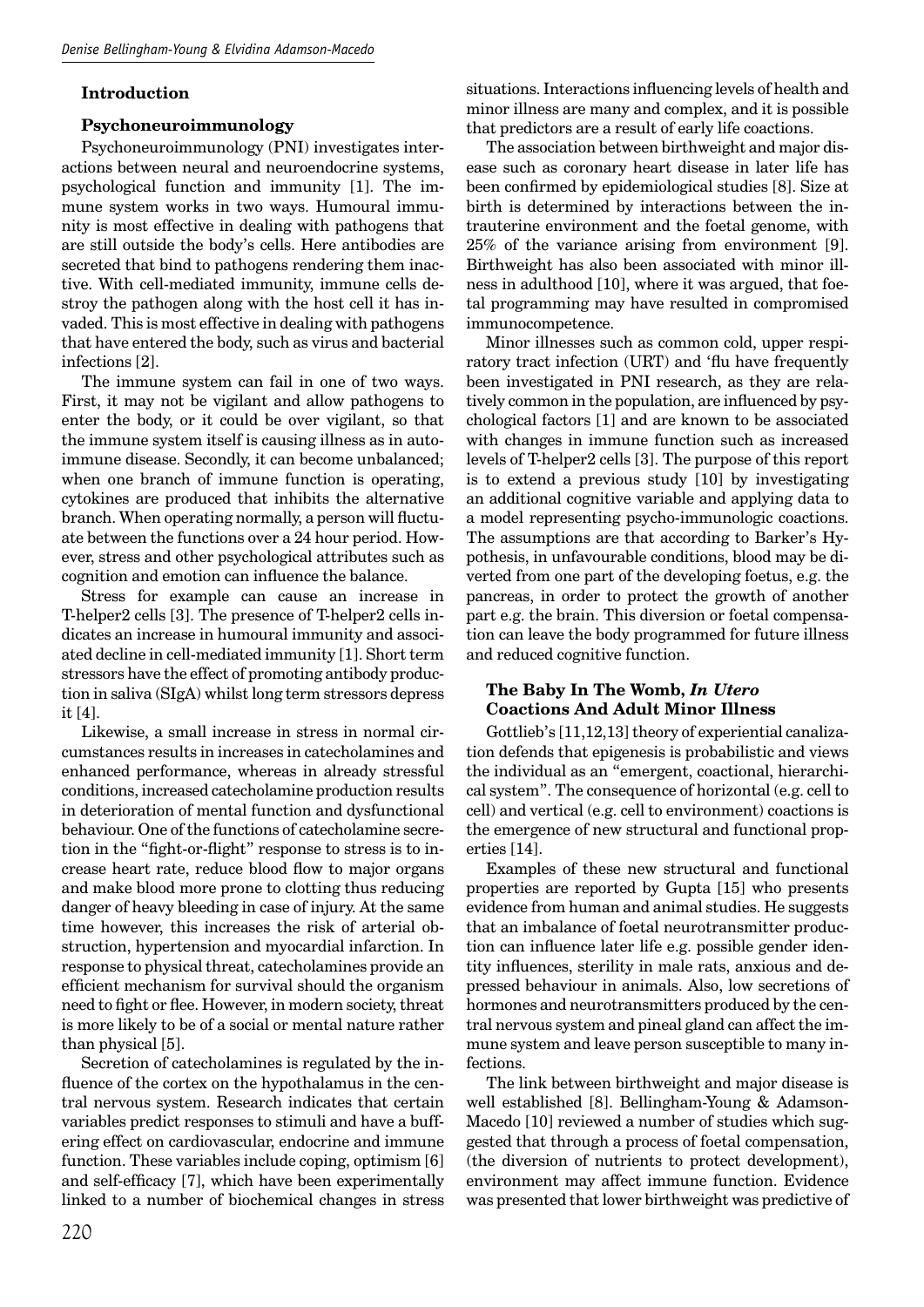some types of minor illness in adulthood. The population in that study were above 2.5kg low birthweight, and as far as we are aware, this was the first indication that health deficits (i.e. minor illnesses) of foetal programming continued into the range of normal birthweight.

## **Psychological Links To Early Environment**

Low IQ, and cognitive deficits have been found in children with low birthweights both in performance and verbal IQ [16]. Studies suggest a linear relationship between birthweight and intelligence that continues into the normal birthweight range [17,18,19,20,21]. These findings hold when controlling for external factors such as social class and family environment. Matte et al. [22] reported a linear relationship between neuropsychological assessments at age 7. A 1000g increase in birthweight relates to a 4.6 point increase in IQ for boys and a 2.8 point increase for girls. Analysis with same sex sibling pairs suggests a causal relationship between birthweight and IQ.

A further study demonstrated a linear relationship between birthweight and cognitive function up to the age of 43 years, although the effect was less marked at age 43 than 26 [23]. This relationship was found not only in those with low birthweight, but also those with a birthweight of 2.5 kg and above.

Literature thus suggests a relationship between birthweight and cognitive function, even where weight at birth is normal; a lower birthweight is associated with lower IQ. This relationship remains when confounding variables are controlled for and the deficit remains in adulthood.

One of the most popular constructs investigated in the health psychology arena is that of the cognitive mediator self-efficacy. A large body of research is dedicated to various aspects of self-efficacy theory and the influence on health and health behaviours [24], and as mentioned briefly in the previous section, is associated with a number of biochemical effects which will be discussed in the next section.

## **General Self-efficacy**

Self-efficacy is a cognitive behavioural construct which makes the difference on how people think, feel and act. Proposed initially by Bandura [25], self-efficacy influences health by buffering against stress and negative emotions [7]. Exposure to stressors with a perceived inefficacy to control them, activates autonomic, catecholamine and opioid systems, impairing immune function [7]. In experiments, the range of perceived coping self-efficacy was predictive of catecholamine levels when exposed to a phobic threat. Levels of epinephrine, norepinephrine and dopac were low when phobics coped with tasks, but increased substantially when efficacy to cope was low [26]. Increased coping self-efficacy has also been shown to have an immunoenhancing effect; plotting increased levels of Lymphocytes, total T-cells and Helper T-cells over time as coping self-efficacy increased [26].

The experiments described above measured domain specific self-efficacy, Schwarzer [28] however argues that self-efficacy can also be a general construct, concerned with a broad and stable sense of personal competence, involving optimistic resource beliefs and optimistic action beliefs. This differs from optimistic personality trait and Seligman's [29] explanatory style and learned optimism which requires a person to imagine an event has already happened before deciding on actions. Schwarzer's concept of optimistic beliefs posits that future actions and outcome beliefs are based on previous experience.

The relationship between thoughts and beliefs and biochemical responses is bi-directional. For example, cytokines have a direct effect on the central nervous system and on behaviour by affecting the hypothalamus; indirect influence on behaviour is through the neuroendocrine network [6]. Increased levels of cytokines have also been associated with major depression. Another chemical associated with depression is serotonin. It is known from animal and human studies that foetal compensation reduces production of serotonin, [15]. Once serotonin was depleted in young monkeys it remained low for a long time [30].

Studies cited in the previous sections suggest that birthweight is associated with reduced cognitive ability and disrupted neurotransmitter secretion. As there is a bi-directional relationship between cognition, biochemical and immunologic responses, it is plausible to consider that birthweight may be linked to a cognition involving optimistic beliefs. The stability of general self-efficacy over time and age have been well documented [31,32,33], so even though optimistic beliefs are based on experience, levels of those beliefs may be set at an early age.

## **An Equilibrium Model For Minor Illness**

In studying psychological and physiological relationships in pre-term neonates, Adamson-Macedo [34,35] proposed The Equilibrium Model (ThEM) to represent a state of balance between behavioural, immunological and endocrinological functions. That model is based on Gottlieb's [12,13,14] theory of experiential canalization which posits the concept of horizontal and vertical coactions. Using three dimensional space, and hypothetical values, the model demonstrated that change on one or more axes influenced movement along the other axes, see [35] for a full description.

A secondary purpose of this report is to present an Equilibrium Model for Minor Illness Mediators (EMMIM), which develops Adamson-Macedo's original model by applying actual data to the three axes, and computing the value of compound angle ∂ as a way of demonstrating individual differences in minor illness and other variables.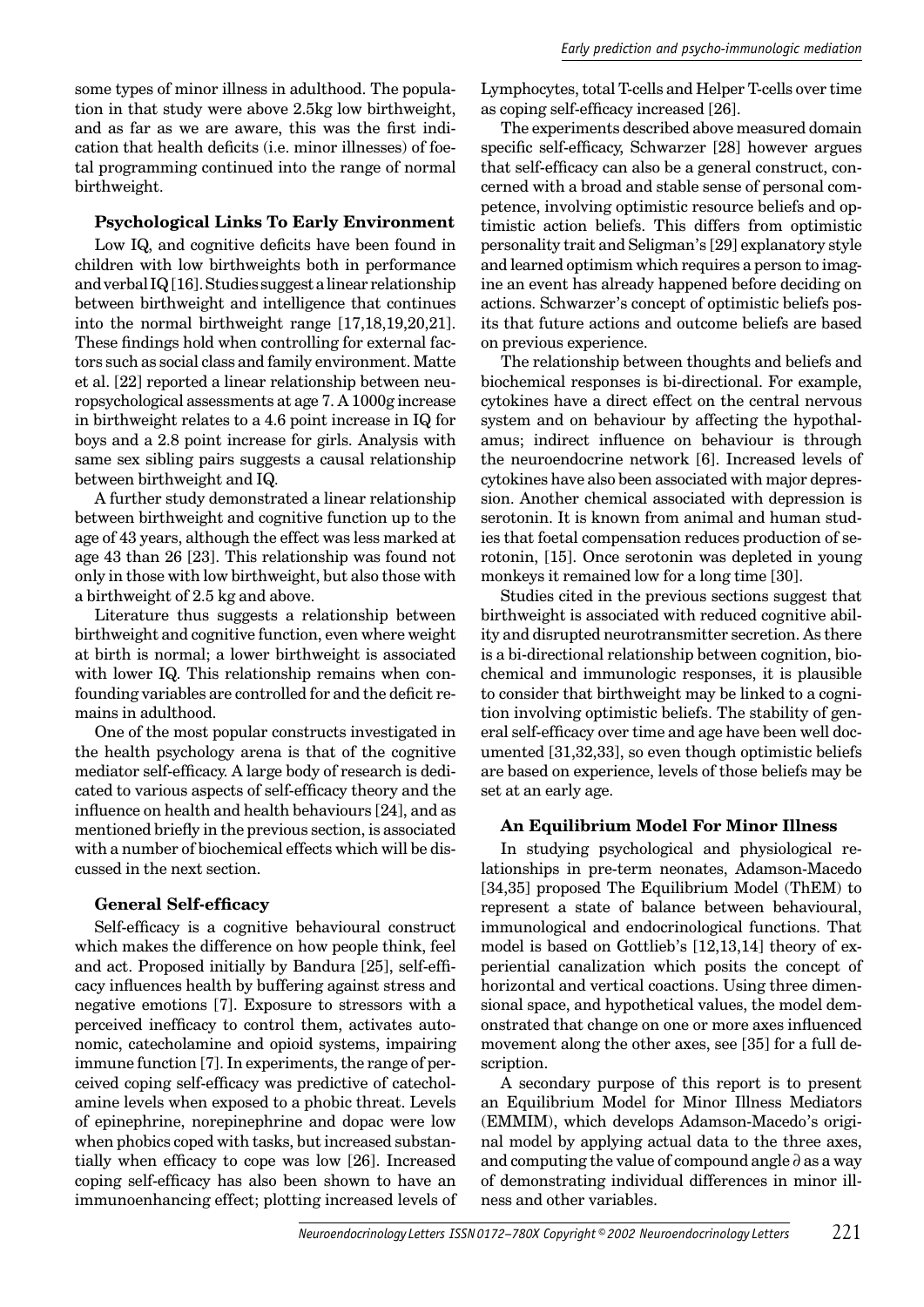This study tests the hypothesis that birthweight is an early predictor of minor illness in adulthood which is psycho-immunologically mediated. It is anticipated that as the immune system is compromised by foetal compensation, lower birthweight will be associated with higher rates of minor illness. Based on the idea that levels of optimistic self-beliefs may be influenced by serotonin secretion, which is known to be disrupted by foetal compensation, it is expected that lower birthweights will be associated with lower levels of general self-efficacy. A related construct, perceived coping selfefficacy has been linked experimentally to changes in biochemical and immune function, so it is expected that low general self-efficacy will be linked with increased levels of minor illness.

#### **Methods**

**Design.** Data were collected as part of a larger study. In the demographic details, participants were asked to state their birthweight, with an option of "don't know". This is a retrospective design, with participants reporting symptoms for the previous month.

*Participants.* An opportunity sample of 78 students (63 female, 15 male) with a mean age 25.33 standard deviation 8.96 took part in study. Birthweight ranged from 1.93 kg to 4.88 kg., as this study is interested in participants who are not officially low birthweight, those under 2.5 kg were excluded. The remaining 75 had a mean birthweight of 3.4 kg., median of 3.31 kg., and mode 3.18 kg.

**Measurements.** Minor illness symptom check list developed by Bellingham-Young & Adamson-Macedo [10] was used. This measures minor illness in 8 categories: Common cold or upper respiratory tract infection (URT), digestive illness, skeletal problems, cough and sore throat, sinus problems, allergic reactions, sleep problems and miscellaneous illness.

General self-efficacy was measured using a scale developed by Jerusalem and Schwarzer [36]. This is a 10 item Likert-type scale with responses ranging from "Not at all true" to "Very true". Items include statements such as "*I can always manage to solve difficult problems if I try hard enough"* and *Thanks to my resourcefulness , I know how to handle unforeseen situations".*

**Data analyses.** Since the median is a measure of central value it was used as a cut off point to identify 2 groups. Group 1 with a birthweight below the median of 3.31 kg had 36 participants; group 2 with a birthweight above the median had 39 participants. Factorial one way  $(1 x 2)$  analysis of variance  $(ANOVA)$  was used to establish whether membership of birthweight group can account for the variance in reports of minor illness and general self-efficacy. A series of linear regressions were carried out to identify minor illnesses that could be predicted by membership of birthweight group.

#### **Results**

Figure 1 shows the mean scores for the high and low birthweight groups. Results of a one way Factorial ANOVA  $(1x2)$  indicate that those in the lower birthweight group reported more upper respiratory tract infection [F  $(1,71) = 7.10$ ; p = .009] cough and sore throat  $[F(1,71) = 4.22; p = .005]$  sinus problems  $[F(1,71) = 5.43; p = .023]$  and lower general self-efficacy  $[F (1,71) = 8.56; p = .005]$ .

Results of linear regression confirm that the variances revealed by the ANOVA can be predicted by membership of birthweight group. Membership of the lower birthweight group is significantly predictive of higher incidence of URT illness ( $b = -.29$ ,  $r^2 = .08$ ,  $p =$ .009) cough and sore throat  $(b = -.23, r^2 = .05, p = .043)$ and sinus problems ( $b = -.26$ ,  $r^2 = .07$ ,  $p = .023$ ). Mem-



**Figure 1.** Mean number of symptom days and general self-efficacy for high and low birthweight groups.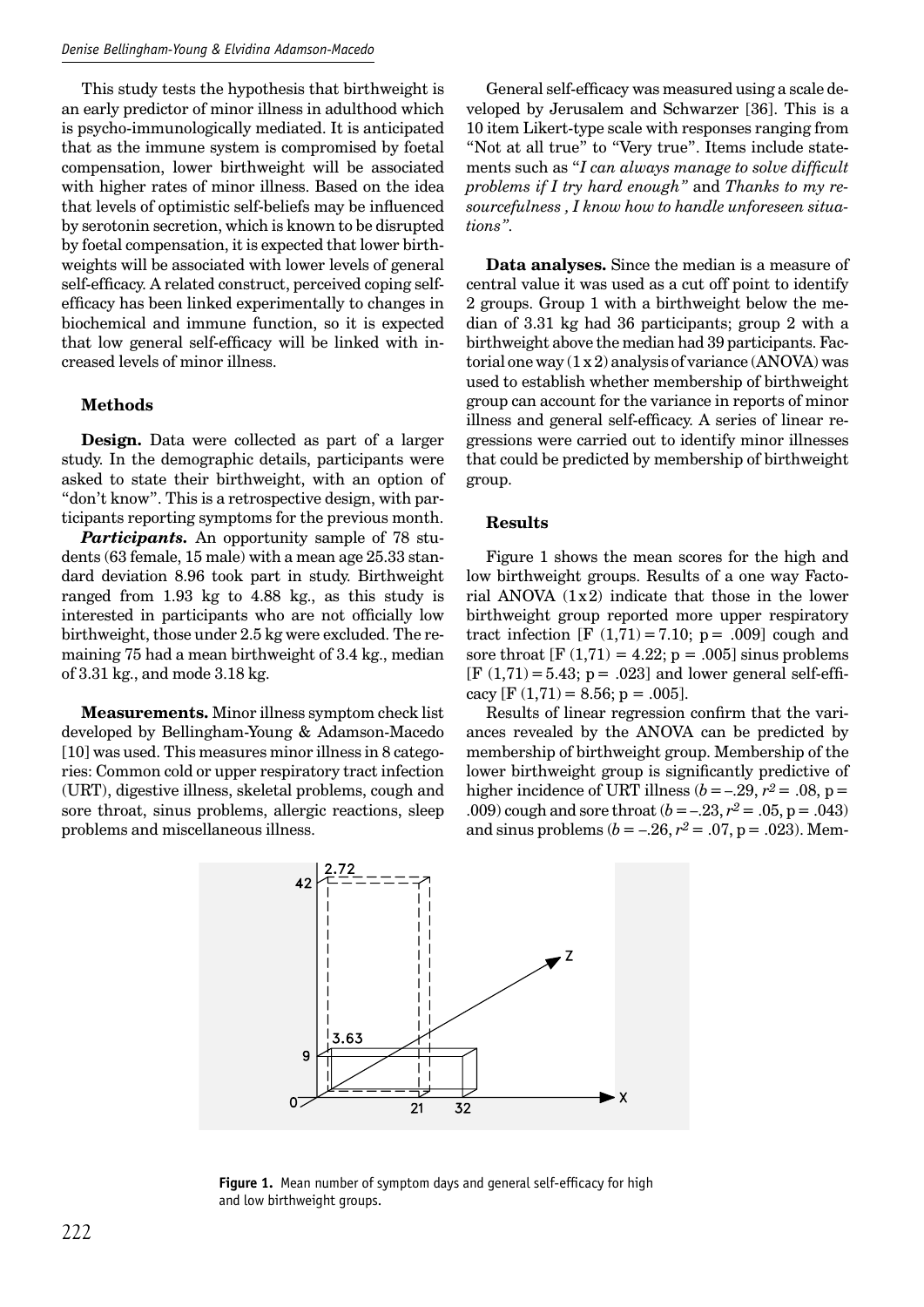bership of this group is also predictive of lower general self-efficacy  $(b = .32, r^2 = .10, p = .005)$ .

Unexpectedly, there was no relationship between general self-efficacy and minor illness symptom days. This may be a result of measuring the general form of self-efficacy, a point that will be explored in the discussion. These data will be applied to the new model (EMMIM) to demonstrate the coactions between variables and immunologic mediators.

**Table 1.** Values for *Y, X* and *Z* axes of Equilibrium model for minor illness mediators.

|                                  | Participant 1<br>(MI1) | Participant 2<br>(MI2) |
|----------------------------------|------------------------|------------------------|
| $Y =$ minor illness symptom days | g                      |                        |
| $X =$ qeneral self-efficacy      | 21                     | 32                     |
| $Z =$ birthweight kg             | 2.72                   | 3.63                   |

**Applying Data To A New Equilibrium Model.**  In order to demonstrate individual differences, data from 2 participants were applied to a new Equilibrium Model for Minor Illness Mediators (EMMIM). The *Y* axis represents the number of minor illness symptom days, *X* the general self-efficacy score, *Z* the birthweight, as can be seen in Table 1 above.

Figure 2 below shows EMMIM utilising the co-ordinates from Table 1. Adamson-Macedo's original model has been enhanced by depicting the parallelepipeds which appear in three dimensional displays. Horizontal and vertical coactions are demonstrated by movement along one or more axes, the position of co-ordinates along the axes, determining the shape and size of the parallelepipeds. The number of minor illness symptom days causes the dotted line parallelepiped of  $MI_1$  to be taller than the solid line parallelepiped of

 $MI<sub>2</sub>$ ; lower values for birthweight and general self-efficacy makes  $MI_1$  narrower and thinner than  $MI_2$ .

Utilisation of parallelepipeds allows a further development. Since all parallelepipeds have a common origin "0", the length of the diagonal of any one parallelepiped and the compound angle ∂ which it makes with the X–Y plane defines that parallelepiped. ∂, thus becomes an efficient way of defining a particular parallelepiped and particular MI.

∂ can be calculated as follows:–

$$
\tan \theta = \frac{y}{P}
$$
  
but  $P = \sqrt{x^2 + z^2}$   

$$
\tan \theta = \frac{y}{\sqrt{x^2 + z^2}}
$$
  
and  $\theta = \tan^{-1} \frac{y}{\sqrt{x^2 + z^2}}$  (1) (1)

Figure 3 indicates the origin of the co-ordinates in the above equation. Lower case x, y, z represent the length  $(x)$  height  $(y)$  and width  $(z)$  of the parallelepiped. Values assigned to these co-ordinates are the value from table 1 for the X (cognition) Y (minor illness) and Z (birthweight) axes.

Using the formulas presented above, ∂ for participant 1,  $MI_1 = 26^\circ$ , for participant 2  $MI_2 = 15.6^\circ$ . A lower value of ∂ represents a lower number of minor illness symptom days. It also represents higher general self-efficacy and higher birthweight. Application of EMMIM and computation of  $\partial$  in this way can therefore be seen as an efficient way of demonstrating horizontal and vertical coactions between variables.



**Figure 2.** An Equilibrium Model utilising minor illness, birthweight and general self-efficacy data.



**Figure 3.** Co-ordinates for the calculation of the compound angle ∂.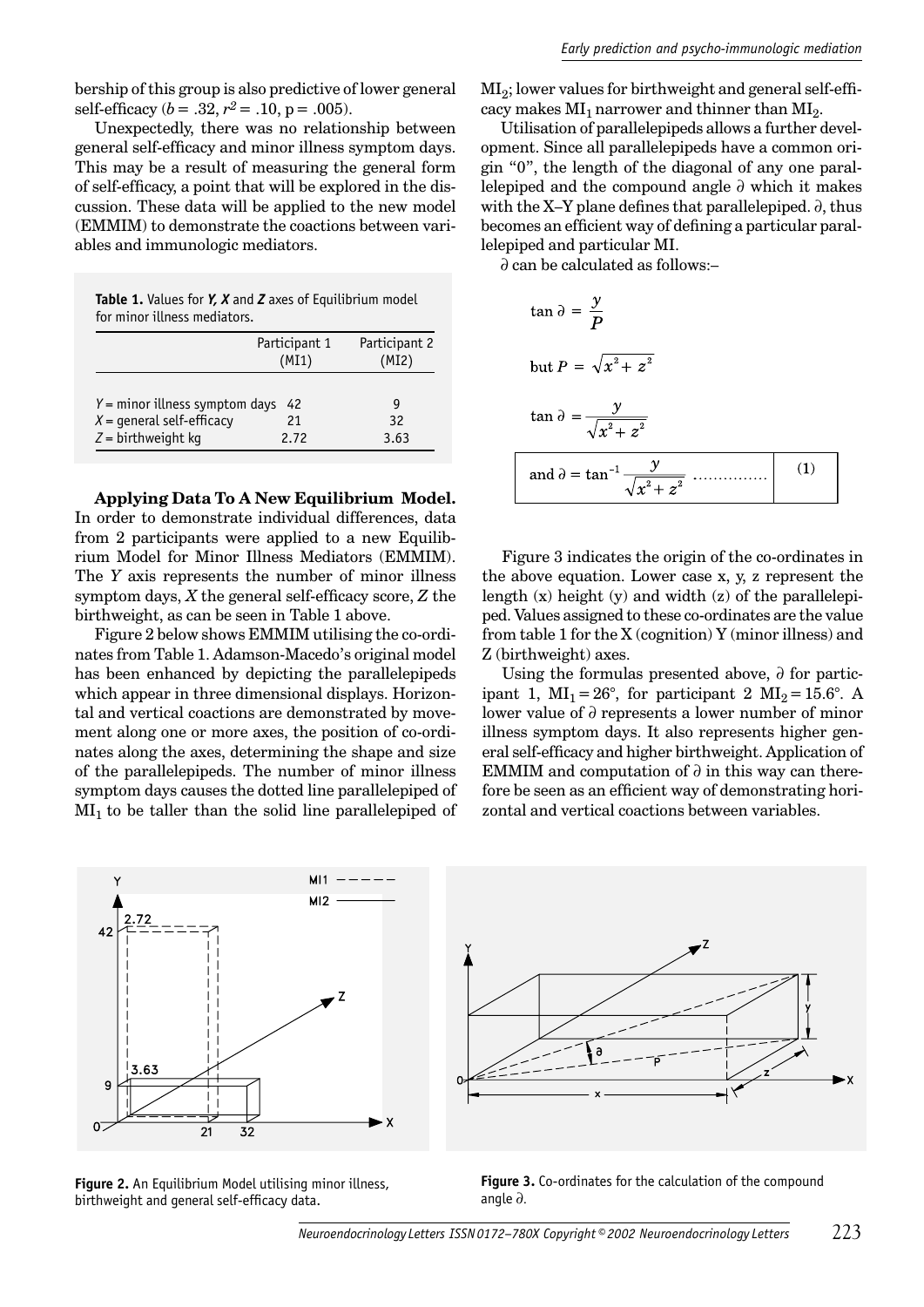#### **Discussion**

Results were mainly as expected, participants with lower birthweight report more incidence of upper respiratory tract infection, cough and sore throat and sinus problems than those in the higher birthweight group, indicating a compromised immune system. The lower birthweight group also reported lower general self-efficacy. The predictive nature of these relationships is demonstrated by the regression results where membership of a higher or lower birthweight group is predictive of levels of minor illness symptoms, and general self-efficacy. These results indicate that general self-efficacy is also associated with birthweight as well as minor illness and major disease, and thus adds a new dimension to Barker's hypothesis [8] and concept of early programming.

A large body of evidence has shown the relationship between low birthweight and IQ, with recent studies extending that relationship to performance and verbal neuropsychological measures in those with normal birthweight, where the effects continued into adulthood. The relationship between general self-efficacy and birthweight suggests that not only functional cognitions, but also thought based behavioural cognitions may also be influenced by early programming. The mechanism by which this occurred requires investigation, although it is possible to postulate it is linked to the hormone serotonin. As Gupta's work shows secretion of a number of chemicals, including serotonin, can be disrupted by an adverse uterine environment [15], and these disruptions can have long lasting effects. As the construct of general self-efficacy pertains to optimistic self-beliefs, a mild disruption of serotonin secretion may lead to a reduced propensity to acquire and maintain optimistic beliefs.

Given previously documented links between self-efficacy and immunoncompetence, a link with general self-efficacy and minor illness was expected, but not found. One reason could be, that the experiments cited from previous research involved phobics subjected to stressful phobic threat. When the threat was removed (either at the end of the experiment, or because selfefficacy to cope was so low participants rejected the task) biochemical levels returned to baseline levels.

The experiments measured specific phobic related self-efficacy, whereas because our participants were not in a specific task related situation, our study measured general self-efficacy. Differences in self-efficacy constructs may be responsible for not finding a link with minor illness; it should be noted that low general selfefficacy has been associated with high levels of illness in previous studies, although they have also been in chronic circumstances e.g. a population of unemployed economic migrants. It is therefore likely that self-efficacy, general or otherwise, influences immunocompetence only under chronic conditions.

Barker's hypothesis, suggests that foetal compensation may result in physiolgocial deficits leading to increased susceptibility to chronic heart disease (CHD). Based on the findings in this report, it is possible to speculatively suggest an additional way in which interuterine coactions influence risk of CHD in later life. If lower birthweight individuals are programmed to have a lower general self-efficacy as these findings suggest, then they may be less able to deal with stressful situations. This in turn may lead to increased levels of catecholamines and increased risk of heart disease. Despite not being linked with minor illness in this study, because the mediating effect of specific and general selfefficacy on illness and biochemical changes has been well documented, these findings offer birthweight as an early predictor of psycho-immunologic mediation.

These findings also indicate that health deficits are not confined to those with officially low birthweights, and that the deficits of "mid zone" babies are carried forward to adulthood. Although PNI methods have not been used, this research has implications in that field, especially as those minor illnesses that are linked to birthweight are of similar nature and affect the same physiological system.

For example, a number of minor illnesses were investigated; interestingly only URT, cough, sore throat and sinus problems are linked to birthweight. Other minor illnesses such as digestive problems, allergic reactions, headaches or skeletal problems were not significantly linked. This suggests that birthweight impacts on a particular physiological system and affects cell-mediated immunity, responsible for dealing with infections. The effect could be due to reduced efficiency of cell mediated immunity or disruption of the balance between cell-mediated and humoural systems, with the humoural system reducing activity of the other system. Further research is required, however, it is suggested that the effect is a result of reduced efficiency of cellmediated immunity, as over activity of the humoural can be associated increased allergic reactions which were not found.

Following Bellingham-Young and Adamson-Macedo [10], relationships reported are explained in terms of horizontal and vertical coactions as described by Gottlieb [13]. From findings in this report and previous studies, it is possible to speculatively infer two sets of vertical coactions; first between interuterine environment, serotonin production and general self-efficacy. Secondly, coactions between interuterine environment, immune function and minor illness outcomes.

Presentation of an Equilibrium Model for Minor Illness Mediators (EMMIM) demonstrates these horizontal and vertical coations. Use of parallelepipeds within the model provides a visual representation. Movement along one axis (horizontal coaction) has an effect upon the other axes (vertical coactions). Computation of ∂ demonstrates change in outcomes. For example, a change on the birthweight axis will change the shape